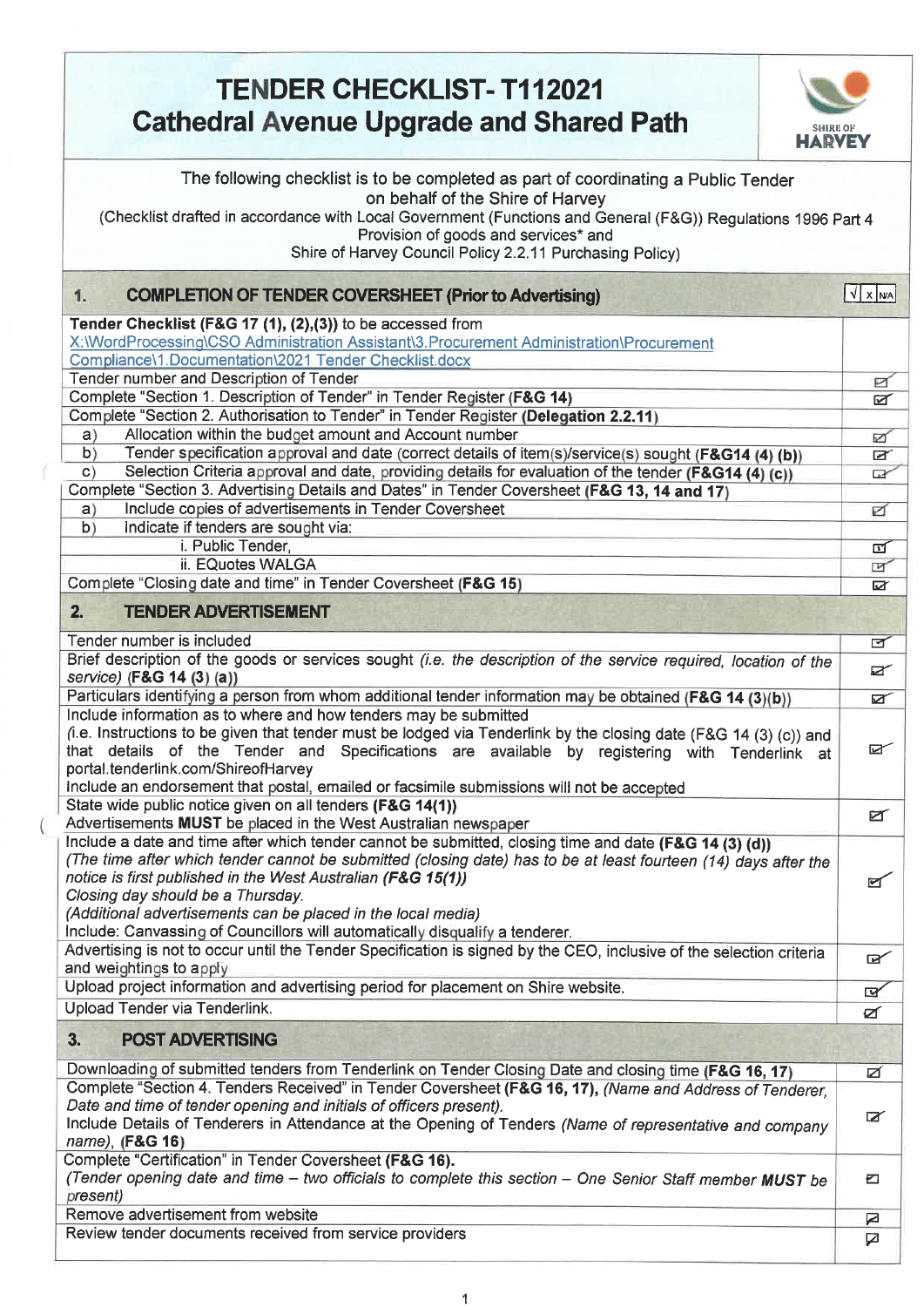| <b>SELECTION PROCESS</b><br>4.                                                                                                                                                                                                                                                                                                   |                         |
|----------------------------------------------------------------------------------------------------------------------------------------------------------------------------------------------------------------------------------------------------------------------------------------------------------------------------------|-------------------------|
| <b>Establish Selection Panel</b>                                                                                                                                                                                                                                                                                                 | Ø                       |
| Complete audit of compliance criteria                                                                                                                                                                                                                                                                                            | ☑                       |
| Determine Meeting date with Selection Panel to finalise scoring of Selection Criteria according to matrix                                                                                                                                                                                                                        | ₽                       |
| Finalise recommendation by selection panel                                                                                                                                                                                                                                                                                       | $\triangleright$        |
| <b>SELECTION PROCESS (cont.)</b>                                                                                                                                                                                                                                                                                                 |                         |
| Prepare Council Item for recommendation of preferred bidder/service provider                                                                                                                                                                                                                                                     | ☑                       |
| Obtain Council resolution to accept quotation of preferred tenderer/service provider                                                                                                                                                                                                                                             | o                       |
| Council authorisation to CEO and Shire President to sign and seal General Conditions of Contract between<br>Shire and successful service provider                                                                                                                                                                                | $\overline{\mathbf{v}}$ |
| Complete "Section 5. Council resolution and details of successful tender" (Resolution Number, meeting date.<br>successful tenderer) in Tender Coversheet and attach a copy of the extract from the Council Meeting minutes<br>$(F&G$ 18 (4))                                                                                     | $\sim$                  |
| <b>APPOINTMENT OF SERVICE PROVIDER</b><br>5.                                                                                                                                                                                                                                                                                     |                         |
| Notification in writing by the CEO to the successful tenderer, unsuccessful tenderers containing particulars of<br>the successful tender, or advising that no tender was accepted (F&G 19 and 18(5))                                                                                                                             | $\overline{\mathbf{u}}$ |
| Obtain acceptance of offer by successful service provider                                                                                                                                                                                                                                                                        | ø                       |
| Prepare Contract Agreement to be signed by both parties                                                                                                                                                                                                                                                                          | ▱                       |
| Complete Tender Coversheet (Section 5. Of Tender Coversheet, column - 'Detail of successful Tender')<br>Note: 'The Tender Coversheet is to include <i>Only</i> the amount for the successful tenderer after Tender has been accepted by<br>the service provider (Do not include amount submitted by other tenderers), (F&G17(3)) | Ø                       |
| Tender Process Completed, Recording of Tender documents and filing of all required information placed in<br><b>Tender File</b>                                                                                                                                                                                                   | $\blacksquare$          |
| DOCUMENTS TO BE INCLUDED IN THE TENDER FILE                                                                                                                                                                                                                                                                                      |                         |
| Printed advertisement of "Notice for request for Tender' sent to newspaper publisher or publishing<br>а.                                                                                                                                                                                                                         | Ø                       |
| b.<br>Newspaper clipping to be scanned and included in the Tender Coversheet.                                                                                                                                                                                                                                                    | Ø                       |
| Full page extract of the newspaper (s) (name, page and date), to reflect published advertisement<br>C.                                                                                                                                                                                                                           | ☑                       |
| d.<br><b>Extract of Council Minutes with Resolution</b>                                                                                                                                                                                                                                                                          | Ø                       |
| <b>Completed Tender Coversheet</b><br>е.                                                                                                                                                                                                                                                                                         | M                       |
| f.<br><b>Completed Tender Checklist</b>                                                                                                                                                                                                                                                                                          | ø                       |
| Copy of the Tender document<br>g.                                                                                                                                                                                                                                                                                                | Ø                       |
| Copy of Specifications (if applicable)<br>h.                                                                                                                                                                                                                                                                                     | $\mathbb{R}$            |
| Copy of Tender Register showing Tender (to include hyperlinks to Tender Coversheet, Council Item<br>İ.<br>Minutes, Request for Tender Document (Brief) and Tender received from successful Tenderer).                                                                                                                            | Ø                       |

*\* "Tenders have to be publically invited according to the requirements before a local government enters into a contract for another person to supply goods and services if the consideration under the contract is, or is expected to be, more, or worth more, than \$250 000 unless subregulation (2) states otherwise"*  - Functions and General 11(1) Regulations 1996.

## **Declaration**

ï

The Tender Checklist and Tender Coversheet as outlined in the above have been completed and the Tender Procedure has been adhered to:

Signed (Official or Senior Manager)<br>Signed (Procurement Officer) <u>Branch Bate 17/1/0022</u> Signed (Procurement Officer)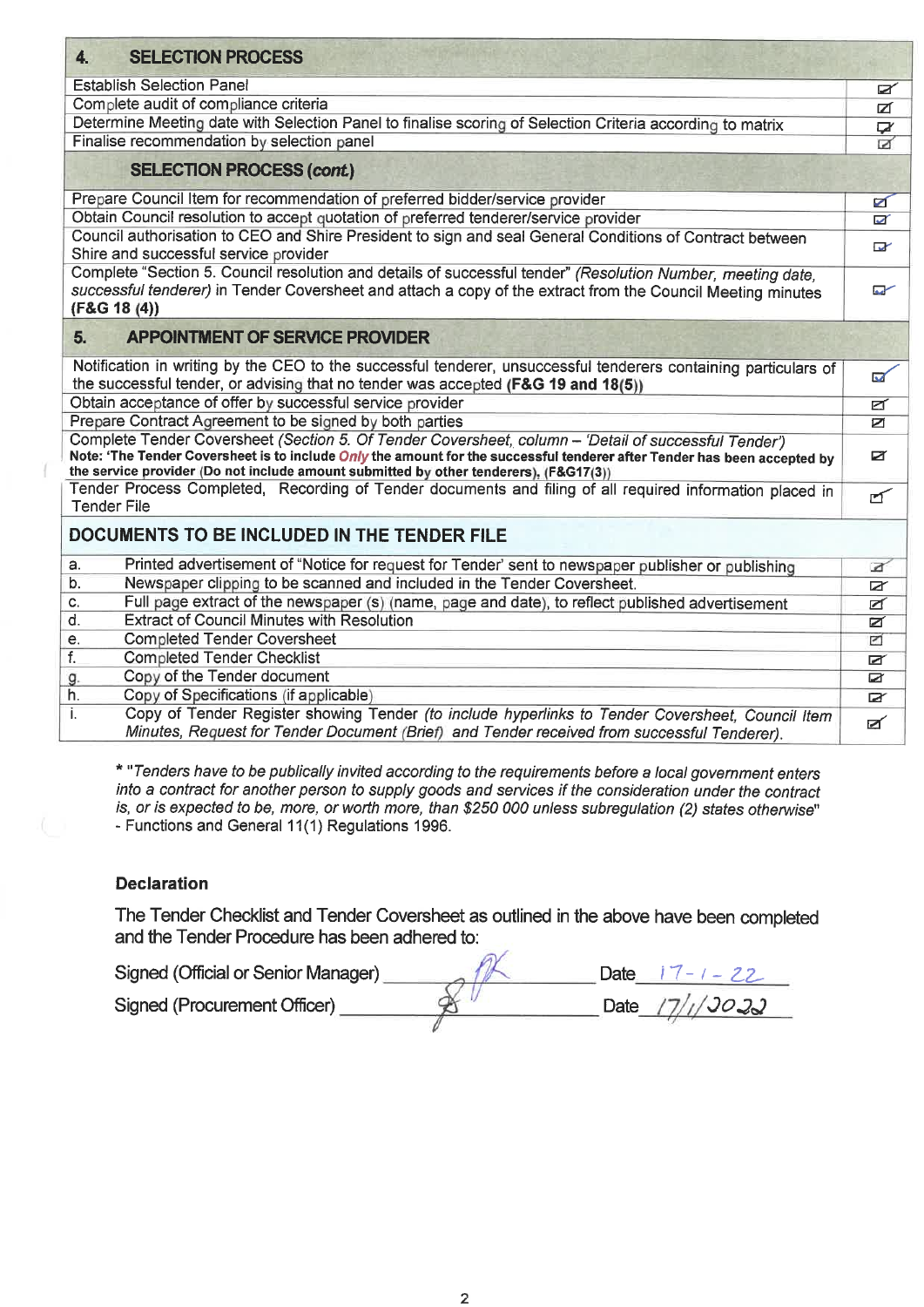

ť

U

## **Shire of Harvey**

## **TENDER COVERSHEET**

Completed in accordance with Local Government (Functions and General (F&G) Regulations<br>Part 4 Provision of Goods and services and Shire of Harvey Council Policy 2.2.11 – Purchasing<br>Policy

| 1. | <b>Description</b><br>of Tender                                                                                                                                                                                                                                          | <b>Tender</b><br><b>Cathedral Avenue Upgrade and Shared Path</b><br>T112021<br>No.                                                                                                                                                                                                                                                                                                                                                                                                                                                                                                                                                       |                                                                                                                                                                                                                                                                                                                                                                                                                                                                                                                                                        |                     |  |  |
|----|--------------------------------------------------------------------------------------------------------------------------------------------------------------------------------------------------------------------------------------------------------------------------|------------------------------------------------------------------------------------------------------------------------------------------------------------------------------------------------------------------------------------------------------------------------------------------------------------------------------------------------------------------------------------------------------------------------------------------------------------------------------------------------------------------------------------------------------------------------------------------------------------------------------------------|--------------------------------------------------------------------------------------------------------------------------------------------------------------------------------------------------------------------------------------------------------------------------------------------------------------------------------------------------------------------------------------------------------------------------------------------------------------------------------------------------------------------------------------------------------|---------------------|--|--|
|    | <b>Authorisation</b>                                                                                                                                                                                                                                                     | i. Allocation included within the Budget                                                                                                                                                                                                                                                                                                                                                                                                                                                                                                                                                                                                 | \$ See Attached                                                                                                                                                                                                                                                                                                                                                                                                                                                                                                                                        | Allocation/Job No.  |  |  |
|    | to Tender:                                                                                                                                                                                                                                                               | ii. CEO approval of tender specification                                                                                                                                                                                                                                                                                                                                                                                                                                                                                                                                                                                                 | CEO sign: $O$                                                                                                                                                                                                                                                                                                                                                                                                                                                                                                                                          | $-$ Date: $1.10721$ |  |  |
| 2. | Refer<br>Delegation                                                                                                                                                                                                                                                      | Date: 1.10.21<br>iii. Tender Selection criteria approved<br>$CEO$ sign $O$                                                                                                                                                                                                                                                                                                                                                                                                                                                                                                                                                               |                                                                                                                                                                                                                                                                                                                                                                                                                                                                                                                                                        |                     |  |  |
|    | 2.2.3                                                                                                                                                                                                                                                                    | Date: 1.1021<br>iv. WALGA Tender process: ¥ES-/ NO<br>CEO sign:                                                                                                                                                                                                                                                                                                                                                                                                                                                                                                                                                                          |                                                                                                                                                                                                                                                                                                                                                                                                                                                                                                                                                        |                     |  |  |
| 3. |                                                                                                                                                                                                                                                                          |                                                                                                                                                                                                                                                                                                                                                                                                                                                                                                                                                                                                                                          | <b>TENDER ADVERTISEMENT</b>                                                                                                                                                                                                                                                                                                                                                                                                                                                                                                                            |                     |  |  |
|    | <b>Advertisement</b>                                                                                                                                                                                                                                                     | <b>Advertising Date(s):</b>                                                                                                                                                                                                                                                                                                                                                                                                                                                                                                                                                                                                              | Newspaper(s): (Must be state wide Notice)                                                                                                                                                                                                                                                                                                                                                                                                                                                                                                              |                     |  |  |
|    | Details:<br>(Copies of                                                                                                                                                                                                                                                   | 2 October 2021 (WA) and                                                                                                                                                                                                                                                                                                                                                                                                                                                                                                                                                                                                                  | <b>West Australian</b><br>Yes<br>Harvey Reporter 4 o'clock Report                                                                                                                                                                                                                                                                                                                                                                                                                                                                                      |                     |  |  |
|    | advertisement to                                                                                                                                                                                                                                                         |                                                                                                                                                                                                                                                                                                                                                                                                                                                                                                                                                                                                                                          | Shire of Harvey Website                                                                                                                                                                                                                                                                                                                                                                                                                                                                                                                                | <b>Yes</b><br>Yes   |  |  |
|    | be attached)                                                                                                                                                                                                                                                             | From: 2 October 2021 (Web)                                                                                                                                                                                                                                                                                                                                                                                                                                                                                                                                                                                                               |                                                                                                                                                                                                                                                                                                                                                                                                                                                                                                                                                        |                     |  |  |
|    |                                                                                                                                                                                                                                                                          | until closing date.                                                                                                                                                                                                                                                                                                                                                                                                                                                                                                                                                                                                                      |                                                                                                                                                                                                                                                                                                                                                                                                                                                                                                                                                        |                     |  |  |
|    |                                                                                                                                                                                                                                                                          | From: 12 October 2021 (WR)                                                                                                                                                                                                                                                                                                                                                                                                                                                                                                                                                                                                               |                                                                                                                                                                                                                                                                                                                                                                                                                                                                                                                                                        |                     |  |  |
|    |                                                                                                                                                                                                                                                                          | every Tuesday until close                                                                                                                                                                                                                                                                                                                                                                                                                                                                                                                                                                                                                |                                                                                                                                                                                                                                                                                                                                                                                                                                                                                                                                                        |                     |  |  |
|    |                                                                                                                                                                                                                                                                          | <b>THUESDAY</b>                                                                                                                                                                                                                                                                                                                                                                                                                                                                                                                                                                                                                          |                                                                                                                                                                                                                                                                                                                                                                                                                                                                                                                                                        |                     |  |  |
|    | <b>Closing Date and</b>                                                                                                                                                                                                                                                  | Closing Date: Monday 28 October 2021                                                                                                                                                                                                                                                                                                                                                                                                                                                                                                                                                                                                     |                                                                                                                                                                                                                                                                                                                                                                                                                                                                                                                                                        |                     |  |  |
|    | <b>Time of Tender:</b>                                                                                                                                                                                                                                                   | Closing Time: 3pm                                                                                                                                                                                                                                                                                                                                                                                                                                                                                                                                                                                                                        |                                                                                                                                                                                                                                                                                                                                                                                                                                                                                                                                                        |                     |  |  |
|    |                                                                                                                                                                                                                                                                          |                                                                                                                                                                                                                                                                                                                                                                                                                                                                                                                                                                                                                                          |                                                                                                                                                                                                                                                                                                                                                                                                                                                                                                                                                        |                     |  |  |
|    |                                                                                                                                                                                                                                                                          | (Must be minimum 14 days from advertising)                                                                                                                                                                                                                                                                                                                                                                                                                                                                                                                                                                                               |                                                                                                                                                                                                                                                                                                                                                                                                                                                                                                                                                        |                     |  |  |
|    |                                                                                                                                                                                                                                                                          | Copy of Advertisement to be placed below (Must be copied - Word version to be attached and<br>extract from Newspaper to be placed below):                                                                                                                                                                                                                                                                                                                                                                                                                                                                                                |                                                                                                                                                                                                                                                                                                                                                                                                                                                                                                                                                        |                     |  |  |
|    |                                                                                                                                                                                                                                                                          |                                                                                                                                                                                                                                                                                                                                                                                                                                                                                                                                                                                                                                          |                                                                                                                                                                                                                                                                                                                                                                                                                                                                                                                                                        |                     |  |  |
|    |                                                                                                                                                                                                                                                                          |                                                                                                                                                                                                                                                                                                                                                                                                                                                                                                                                                                                                                                          |                                                                                                                                                                                                                                                                                                                                                                                                                                                                                                                                                        |                     |  |  |
|    |                                                                                                                                                                                                                                                                          |                                                                                                                                                                                                                                                                                                                                                                                                                                                                                                                                                                                                                                          |                                                                                                                                                                                                                                                                                                                                                                                                                                                                                                                                                        |                     |  |  |
|    |                                                                                                                                                                                                                                                                          |                                                                                                                                                                                                                                                                                                                                                                                                                                                                                                                                                                                                                                          |                                                                                                                                                                                                                                                                                                                                                                                                                                                                                                                                                        |                     |  |  |
|    |                                                                                                                                                                                                                                                                          |                                                                                                                                                                                                                                                                                                                                                                                                                                                                                                                                                                                                                                          |                                                                                                                                                                                                                                                                                                                                                                                                                                                                                                                                                        |                     |  |  |
|    |                                                                                                                                                                                                                                                                          |                                                                                                                                                                                                                                                                                                                                                                                                                                                                                                                                                                                                                                          |                                                                                                                                                                                                                                                                                                                                                                                                                                                                                                                                                        |                     |  |  |
|    |                                                                                                                                                                                                                                                                          | The<br>bested on t<br>conderers to                                                                                                                                                                                                                                                                                                                                                                                                                                                                                                                                                                                                       |                                                                                                                                                                                                                                                                                                                                                                                                                                                                                                                                                        |                     |  |  |
|    |                                                                                                                                                                                                                                                                          |                                                                                                                                                                                                                                                                                                                                                                                                                                                                                                                                                                                                                                          |                                                                                                                                                                                                                                                                                                                                                                                                                                                                                                                                                        |                     |  |  |
|    |                                                                                                                                                                                                                                                                          |                                                                                                                                                                                                                                                                                                                                                                                                                                                                                                                                                                                                                                          |                                                                                                                                                                                                                                                                                                                                                                                                                                                                                                                                                        |                     |  |  |
|    | ANNIE RIORDAN<br>CHIEF EXECUTIVE OFFICER<br>Canvassing of Councillors will<br>automatically disqualify.<br>Late Tenders, postal, emailed<br>or facsimile pack The lowest<br>price, or any tender, will not<br>price, or any tender, will not<br>necessarily be accepted. | Tenders close at 3.00pm on<br>and can only be lodged using<br>the can only be lodged using<br>the schooling website:<br>com/shireofharvey<br>com/shireofharvey<br>The Shire Aoffree Shire<br>Torres Straft Apoinal Islander<br>Torres Straft Wislander<br>Islainesses Straft<br>Islander for work with us.<br>Tender for work with us.<br>tems requiring clarification.<br>yhether Contractual and/or<br>Technical, must be submitted<br>Technical, must be submitted<br>Shire of Harvey e-tendering<br>portal. A response will be<br>fonderers to view.<br>compulsory site meeting<br>ill be held on Wednesday<br>October 2021 at 11am. | $\begin{tabular}{ll} \textbf{CATHIDRA} \textbf{A} \textbf{A} \textbf{A} \textbf{B} \textbf{B} \textbf{B} \textbf{A} \textbf{A} \textbf{B} \textbf{B} \textbf{B} \textbf{A} \textbf{A} \textbf{B} \textbf{B} \textbf{B} \textbf{A} \textbf{B} \textbf{B} \textbf{B} \textbf{A} \textbf{B} \textbf{B} \textbf{B} \textbf{A} \textbf{B} \textbf{B} \textbf{B} \textbf{A} \textbf{A} \textbf{B} \textbf{B} \textbf{B} \textbf{A$<br>REQUEST FOR TENDER<br>THIRDRAL AVE UPGRADE<br>AND SHARED PATH<br>AND SHARED PATH<br><b>HARVEY</b><br>atic of Presh Air |                     |  |  |
|    |                                                                                                                                                                                                                                                                          |                                                                                                                                                                                                                                                                                                                                                                                                                                                                                                                                                                                                                                          |                                                                                                                                                                                                                                                                                                                                                                                                                                                                                                                                                        |                     |  |  |
|    |                                                                                                                                                                                                                                                                          |                                                                                                                                                                                                                                                                                                                                                                                                                                                                                                                                                                                                                                          |                                                                                                                                                                                                                                                                                                                                                                                                                                                                                                                                                        |                     |  |  |
|    |                                                                                                                                                                                                                                                                          |                                                                                                                                                                                                                                                                                                                                                                                                                                                                                                                                                                                                                                          |                                                                                                                                                                                                                                                                                                                                                                                                                                                                                                                                                        |                     |  |  |
|    |                                                                                                                                                                                                                                                                          |                                                                                                                                                                                                                                                                                                                                                                                                                                                                                                                                                                                                                                          |                                                                                                                                                                                                                                                                                                                                                                                                                                                                                                                                                        |                     |  |  |
|    |                                                                                                                                                                                                                                                                          |                                                                                                                                                                                                                                                                                                                                                                                                                                                                                                                                                                                                                                          |                                                                                                                                                                                                                                                                                                                                                                                                                                                                                                                                                        |                     |  |  |
|    |                                                                                                                                                                                                                                                                          |                                                                                                                                                                                                                                                                                                                                                                                                                                                                                                                                                                                                                                          |                                                                                                                                                                                                                                                                                                                                                                                                                                                                                                                                                        |                     |  |  |
|    |                                                                                                                                                                                                                                                                          |                                                                                                                                                                                                                                                                                                                                                                                                                                                                                                                                                                                                                                          |                                                                                                                                                                                                                                                                                                                                                                                                                                                                                                                                                        |                     |  |  |
|    |                                                                                                                                                                                                                                                                          |                                                                                                                                                                                                                                                                                                                                                                                                                                                                                                                                                                                                                                          |                                                                                                                                                                                                                                                                                                                                                                                                                                                                                                                                                        |                     |  |  |
|    |                                                                                                                                                                                                                                                                          |                                                                                                                                                                                                                                                                                                                                                                                                                                                                                                                                                                                                                                          |                                                                                                                                                                                                                                                                                                                                                                                                                                                                                                                                                        |                     |  |  |
| 4. |                                                                                                                                                                                                                                                                          |                                                                                                                                                                                                                                                                                                                                                                                                                                                                                                                                                                                                                                          | <b>TENDERS RECEIVED</b>                                                                                                                                                                                                                                                                                                                                                                                                                                                                                                                                |                     |  |  |
|    |                                                                                                                                                                                                                                                                          |                                                                                                                                                                                                                                                                                                                                                                                                                                                                                                                                                                                                                                          |                                                                                                                                                                                                                                                                                                                                                                                                                                                                                                                                                        | Page 1 of 2         |  |  |